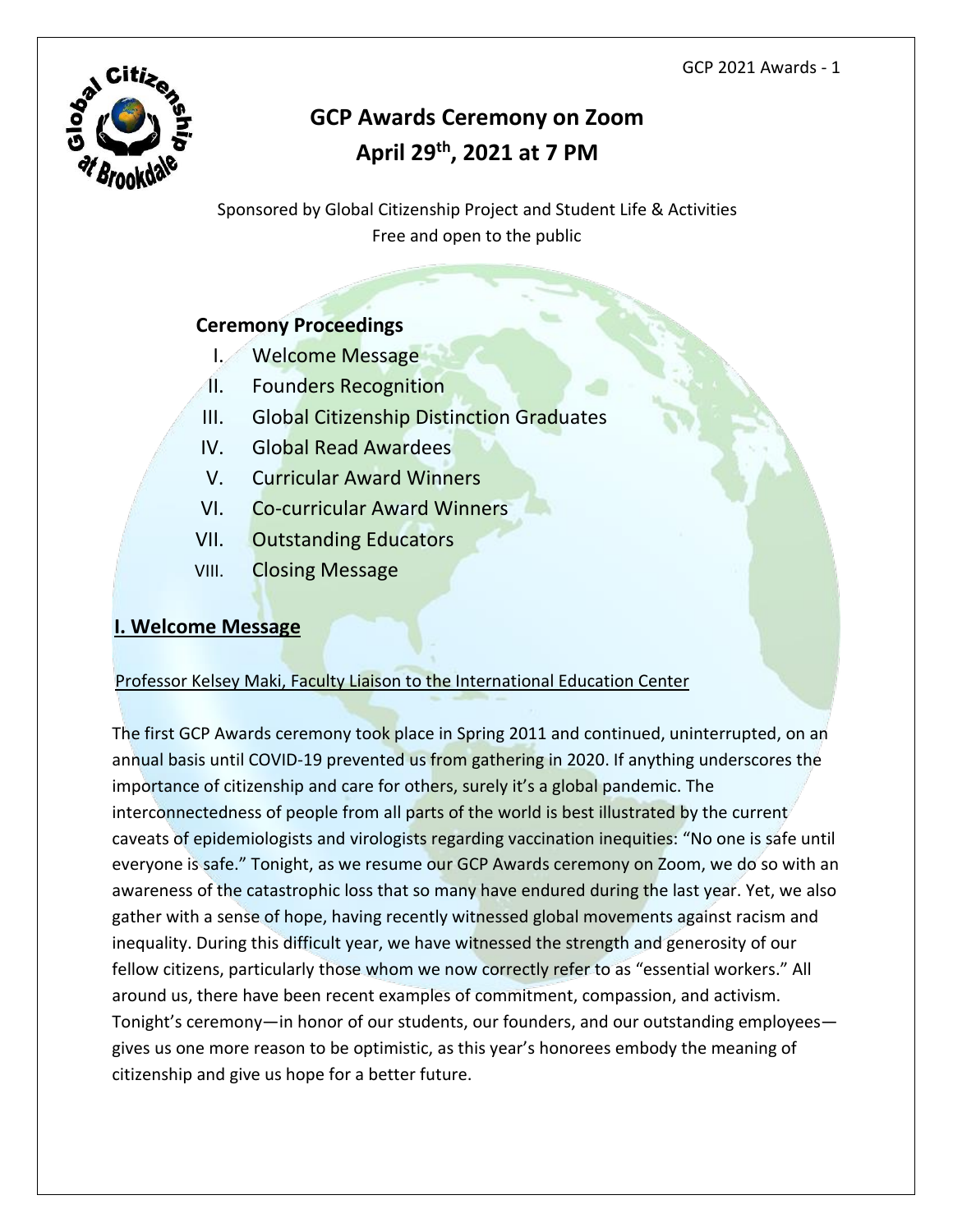# **II. Global Citizenship Project Founders Recognition**

#### The Global Citizenship Project: A History (by Terry Konn)

In 2007, professors Tom Berke (Chemistry) and Terry Konn (Radiology) often met in the hallway to discuss ways that they could engage students in global issues. At this time, Professor Konn was involved in the Students for Peace club and was working individually with students who were interested in becoming activists. Professor Berke was developing ideas on how to integrate positive action into coursework. Professor Howard Miller (Speech Communication) joined these early conversations, as he responded to Professor Berke's call "to save the world." By 2009, these discussions coalesced around the concept of global citizenship. In 2010, Professors Berke, Konn, and Miller shared their ideas with Dr. Janice Thomas (IEC Director) and the Global Citizenship Project was born.

In 2011, Professor Konn initiated a special recognition ceremony for students who were actively engaged in global learning—inside and outside the classroom. In addition to creating a ceremony to honor globally minded Brookdalians, the GCP committee met to discuss ways that all educators could engage their students in global learning. Early GCP meetings were casual and followed a roundtable discussion format. Debbie Mura (Journalism) and Phyllis Schafer (Business) were the first supporters of GCP, a committee that produced many fruitful offshoots. In 2015, Professors Berke and Mura officially initiated The Innovation Network (TIN) to provide a platform for students to work directly on global issues by collaboratively engaging in service learning. Additionally, Professor Konn established the Global Citizenship Distinction (GCD) Initiative for students. GCD students who met specific criteria and engaged in globally focused coursework and co-curricular activities were now able to earn Global Citizenship Distinction at graduation, which is the highest GCP honor for our students. Today, the Global Citizenship Project has been embraced by many employees at Brookdale, as GCP offers over thirty globally enhanced classes representing all academic institutes.

Students have always been at the center of GCP's mission, as the Project has provided them with many unique educational opportunities. In the past, the Students for Global Citizenship (S4GC Club) has visited the United Nations, Ellis Island, and the Statue of Liberty. Over the years, the club has engaged in many worthwhile causes. They've held a color run to raise funds to build a well for a large village in Sierra Leone that supplies clean water to 40,000 people. They also raised funds to purchase goats and cows for impoverished families in Rwanda. In fact, some members of S4GC even went to Rwanda to deliver the animals to the families in person. Our S4GC students have helped educators in Ghana obtain and utilize an online learning management system for teaching. They have also traveled to Rwanda to learn about immigration, global health initiatives, and education. Brookdale students have sponsored and participated in numerous educational workshops on sweatshop labor, the need for clean water,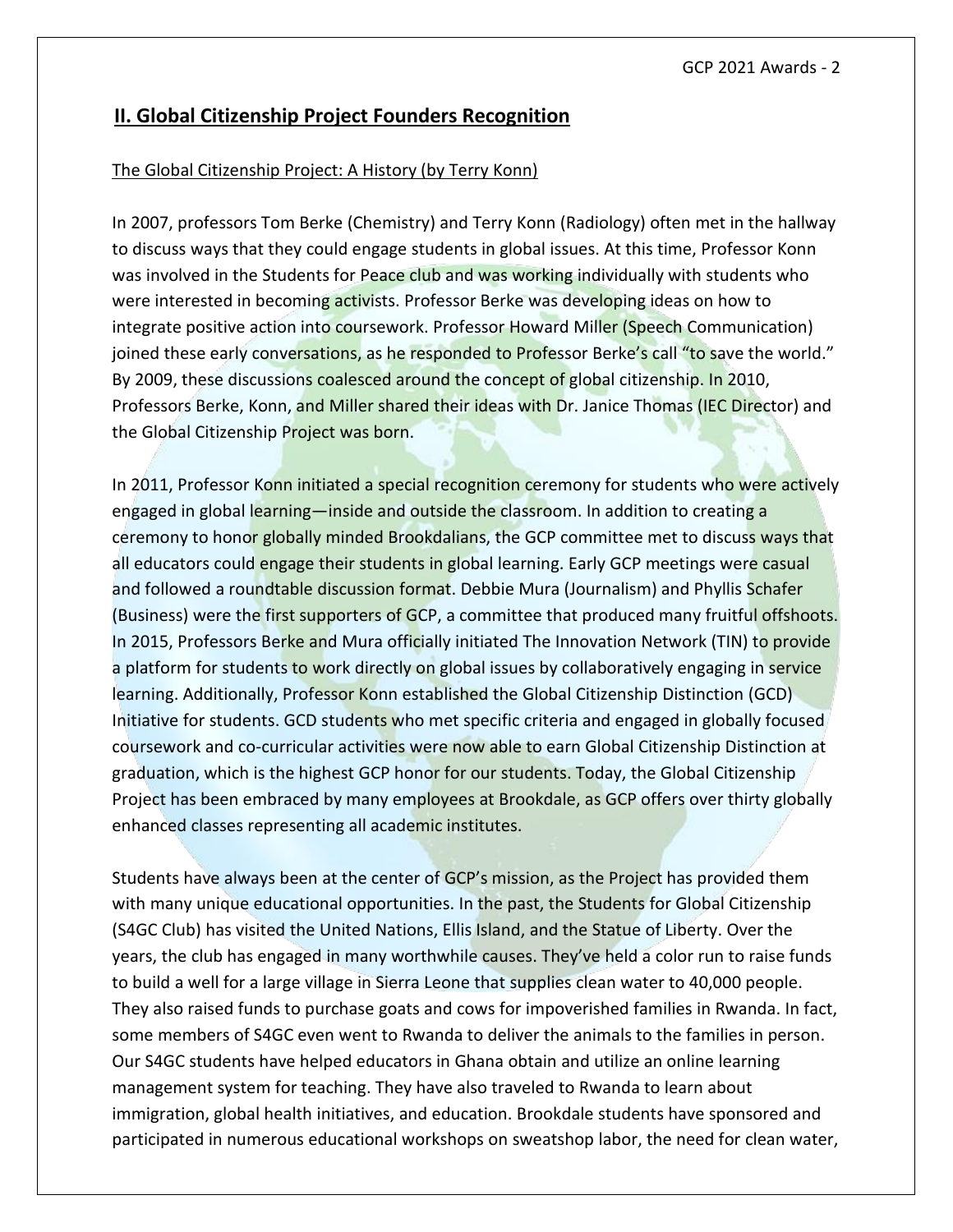the obstacles to education for girls, global health, and immigration. Additionally, TIN students have continued to engage in local, service-based learning projects. In this capacity, they have created a rain garden and are currently working on a butterfly garden on campus—in addition to their many off-campus projects, some of which address food insecurity in the community. Together, students in both S4GC and TIN have worked on numerous in-class assignments and attended a plethora of co-curricular activities that have broadened their perspectives on the world, which remains the central mission of the Global Citizenship Project at Brookdale.

# **Founders of Brookdale's Global Citizenship Project**

#### **Dr. Tom Berke**

Tom Berke earned a PhD in Physical Chemistry from CUNY and a Masters in Mathematics and Computer Science from Stevens. During his fifty years at Brookdale, he has continued to innovate—from creating a committee to utilize computers in our classes in 1970, to establishing and running Educational Computing, to assessing and fully revising the course and exams until Chemistry was voted a favorite non-Nursing course by Nursing students. In addition to co-founding GCP and TIN, Dr. Berke has been involved in many other initiatives and is the proud recipient of a Barringer Award.

#### **Dr. Terry Konn**

Terry Konn, PhD, teaches medical imaging and public health in the Health Sciences Institute. She is a two-time Fulbright Scholar and has spent considerable time teaching and volunteering in Rwanda and Ghana. Dr. Konn has offered numerous lectures and workshops on the Rwanda Genocide and other global topics—at Brookdale and beyond. Since 2004, she has worked individually with students interested in local service projects and has taken students and community members to Africa to perform community service.

#### **Professor Howard Miller**

A graduate of Emerson College and co-author of *Public Speaking in the Semiosphere: Creating a Meaningful Experience for Your Audience*, Howard Miller has taught at Brookdale since 2004 and currently serves as a professor in the Speech Communication Department. His dedication to international education beyond the Global Citizenship Project includes a three-year term as the International Education Center's Faculty Liaison and learning experiences with students in Lisbon, Prague, London, and Buenos Aires.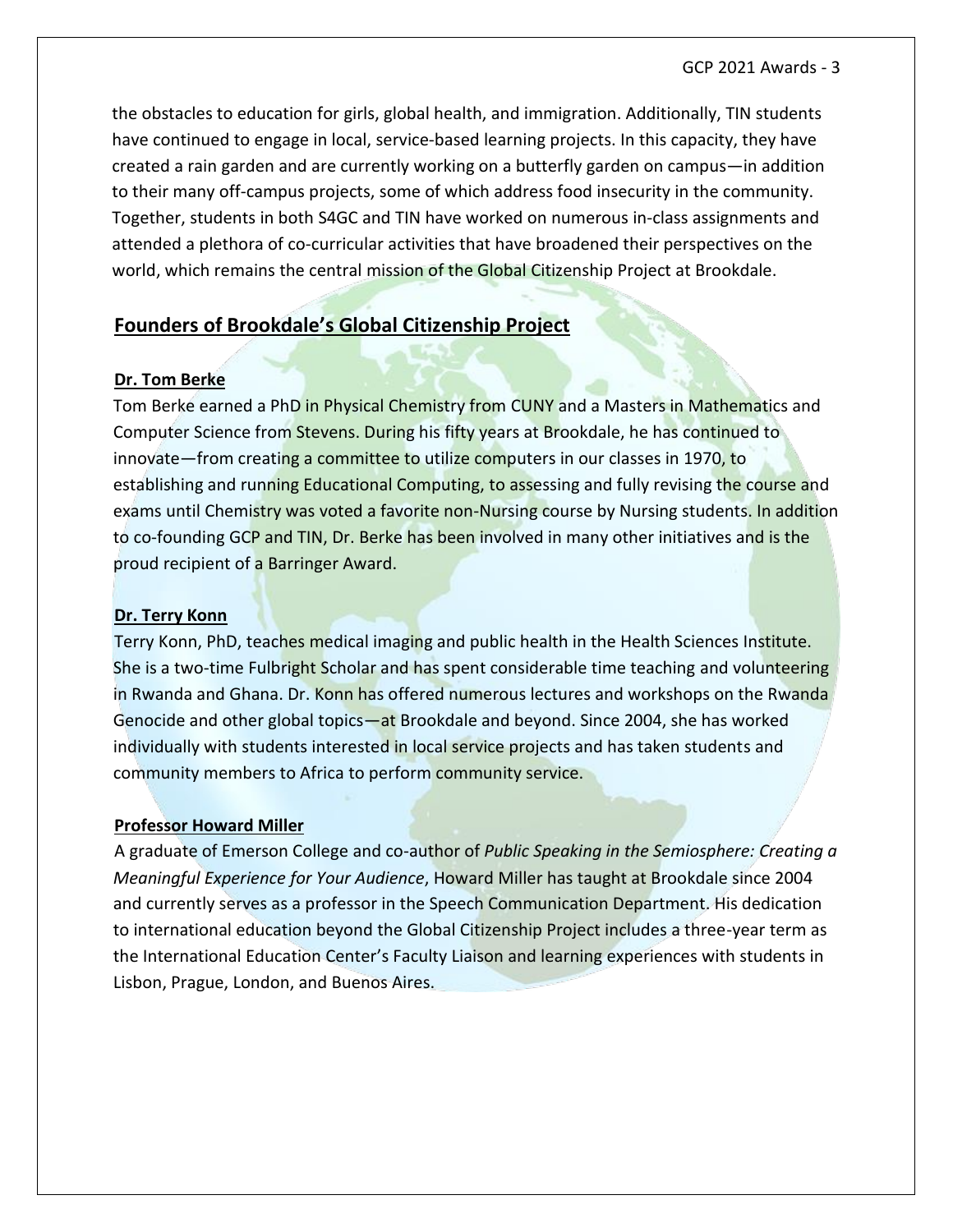# **III. Global Citizenship Distinction (GCD) Graduates**

*Students who are interested in becoming GCD Scholars should contact the GCD coordinator, Dr. Raj Wesley: [rwesley@brookdalecc.edu](mailto:rwesley@brookdalecc.edu) or [nwesley@brookdalecc.edu](mailto:nwesley@brookdalecc.edu)*

### **Jamie Alison Kloor**

Jamie possesses abundant energy and drive. She has always been passionate about learning and living in diverse cultures and currently resides in Singapore, where she is raising her young son. Her motto is "grow the seeds of change, shine the light of love, and create an inclusive community for all." Jamie has shared her gifts of kindness, empathy, and dedication with many people. She worked tirelessly for the homeless in New York City by getting them safely to shelters where they could receive care, food, and medical aid. Furthermore, she continues to work to create environmental awareness in the youth as a life coach and mentor. Jamie also owns a certified non-profit in the US called Guiding Light Missions. In addition to advocating for migrant workers and women's rights, Jamie organizes the collection and distribution of funds and food for those in dire need in Singapore. She recently collected donations of food, clothing, and money for her volunteer mission trip to Phnom Penh, Cambodia. Finally, Jamie is an avid activist for animal rights. It is to her credit that even as she is involved in all of this, she still found the motivation to complete a challenging academic curriculum of globally enhanced courses.

#### **Maeve Maguire**

Maeve is passionate about making a difference in the world. A brilliant student with a high desire for perfection, she took the time and effort to enrich all of her coursework to meet the requirements of the Global Citizenship Distinction Initiative. Her papers and projects reflect her deep thought and analysis of themes that have a profound impact in the world. Her analysis of biodiversity and regenerative farming, as well as her commentary on philosophical issues of personhood, are mere samples of her intuitive thinking and the way in which she questions the role of every individual in a fast-changing world. Maeve is also actively engaged in several activities at Brookdale and has played a pivotal role in Brookdale's Monarch Butterfly Meditative Garden and the Neptune Community Garden. She finds peace and meaning in a cross-cultural orientation to yoga and is currently undergoing intense training to become an instructor. She rightly believes that one of the best ways to learn the art and science of yoga is through cultural immersion. All of these experiences make Maeve ready to share her valuable understanding in an effort to make our world a better place.

#### **Robert Mennella**

Robert is a veteran with two decades of military and federal law experience. During his service, Robert lived overseas for seven years, working with host nations on group projects. He has been recognized individually for his work by both the Spanish and Japanese militaries for joint operations, as well as coalition endeavors with Germany, Britain, and France. Returning to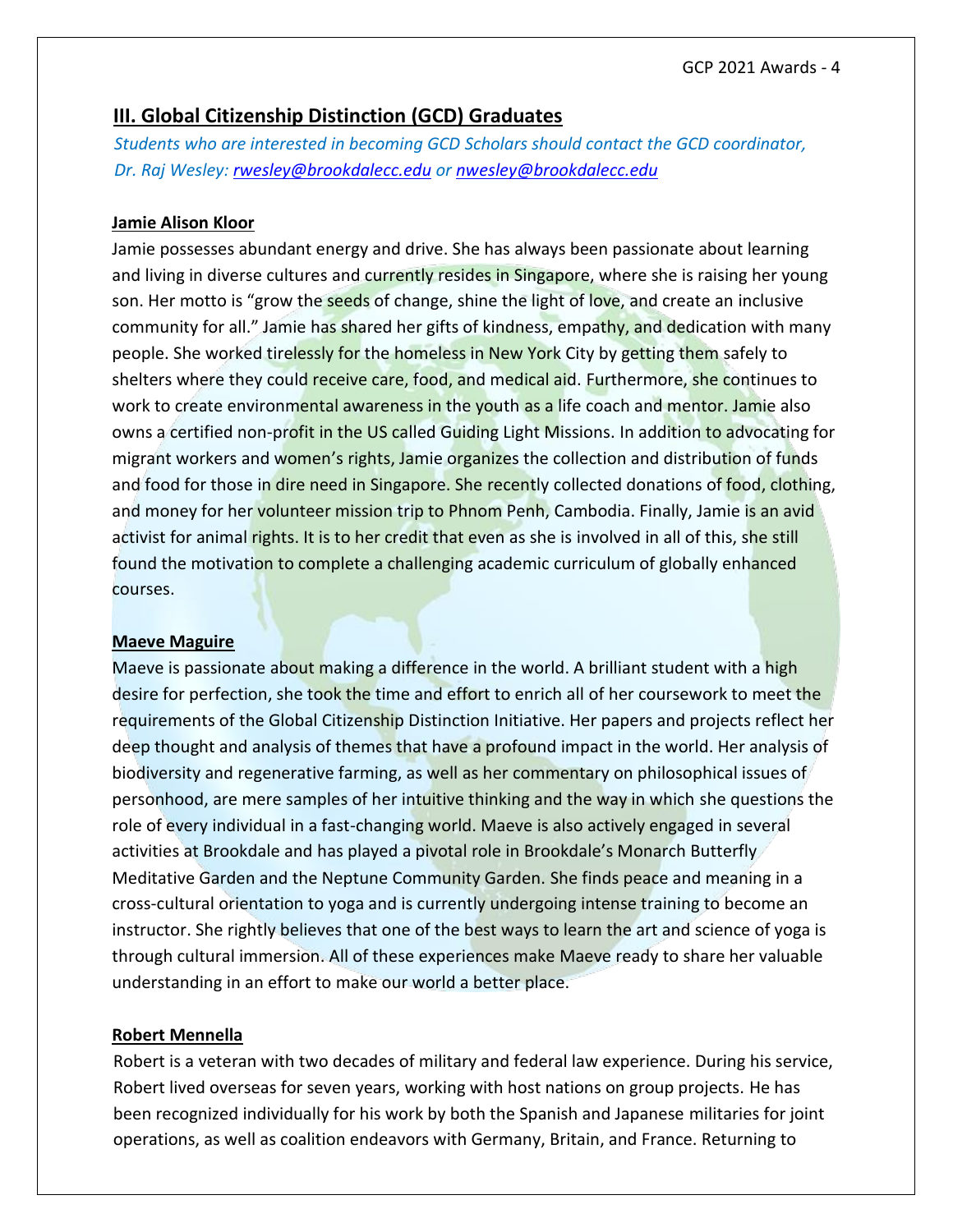Brookdale to further his education, Robert has excelled in every class he has taken, several of which were globally enhanced. At Brookdale, Robert has emerged as a natural mentor who has a friendly nature and enjoys helping others. He has led multiple clubs in his time here at the College: The Biology Club, The Physics and Astronomy Club, and the Engineering Students Association. He is also a member of the Students for Global Citizenship, The Innovation Network, the Mathematics Club, and Phi Theta Kappa. Most notably, Robert served as the President and the Vice President of the National Student Veterans of America. He has volunteered for campus cleanups, beach sweeps, and Habitat for Humanity. He's also a recipient of the NASA Fellowship, where he conducted a research project titled "Engineered Shorelines and their Role in Coastal Resiliency." For all of this work—and more—Robert is an exceptional example of a global citizen.

# **IV. Global Read Awardees**

*Selected by Dr. Raj Wesley, Coordinator of Global Citizenship Distinction Initiative* **<https://www.brookdalecc.edu/international/global-citizenship/global-read/>**

#### **Belinda Asamoah**

A newcomer to the GCD Cohort in Spring 2021, Belinda has already made an impression. She is a vibrant student ready to take on the world. Coming from Ghana and being cross-cultural herself, she has firsthand experience of how the issues that people face in different parts of the world are not very different at all: be it climate change, poverty, health access, or educational issues. Aiming towards a dual major in Nursing and English, Belinda radiates her passion for both fields. Her brilliant rendering of the short story "The Grandchild Paradox" at the recent Global Read event has earned her a GCP Award.

#### **Taiphane Orange**

Taiphane started with the GCD Program in Fall 2020 and has maintained her commitment since joining. She is majoring in Political Science and International Relations, and often demonstrates an impressive understanding of abstract concepts. In an effort to enrich her knowledge in her fields of study, Taiphane has taken globally enhanced courses and is excelling in them. Hailing from Haiti and recently immigrating to the US, she has a deep understanding of global problems and feels the urgency to play a role in shaping the future. Her participation in the Global Read event where she offered reflections on the short story "Standing Still" was insightful.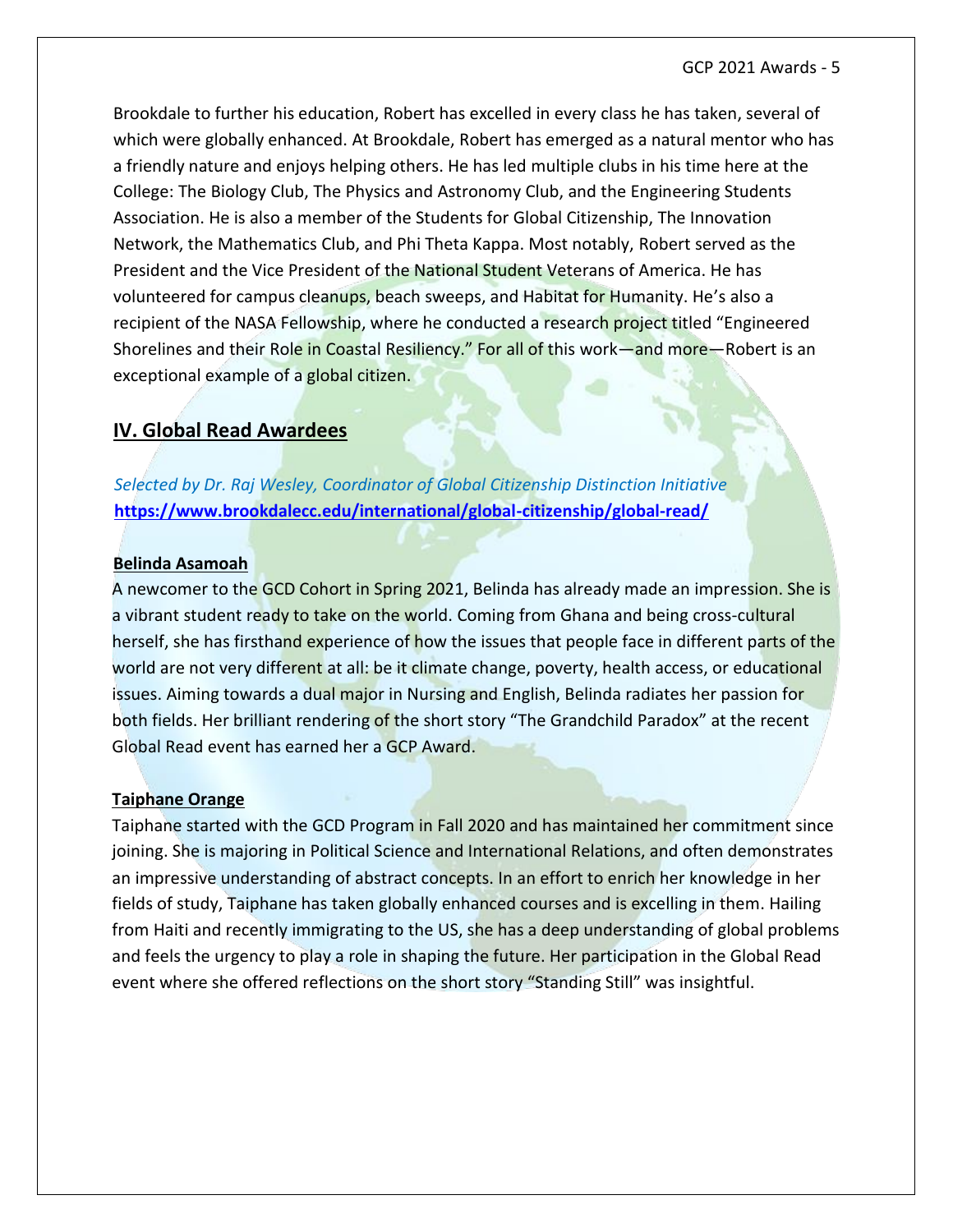# **V. Curricular Award Winners**

#### *Selected by Professor Barbara Barrella, Reading*

#### **Alyssa Hendrickson**

Alyssa's research on "The Environmental Issues with Fast Fashion" culminated in a great presentation on PowerPoint. Everyone in the class learned so much about this topic from Alyssa. After defining the term "fast fashion," she talked about the many negative effects to the environment caused by the industry. For example, Alyssa wrote, "During manufacturing and transport, more greenhouse gasses are emitted than all international flights and maritime shipping combined! Not to mention, the fashion industry is the second biggest consumer of water and produces 20% of our wastewater."

#### **Serena Pugliese**

Serena's research examined the "Threats to Our Oceans" and focused on the negative impacts these threats have on the ecosystem and biodiversity. In her presentation, she explained the negative effects of human activities like overfishing and the littering of plastic debris. She also included information about how groups of people are trying to protect our oceans and ways we can help solve the problem. Serena states, "There are many things society can do to reverse these damages. For instance, regulating how much fishing should be allowed and keeping our beaches and oceans clean by recycling or creating less waste."

#### *Selected by Professor Harry Compton, Environmental Science*

#### **Brendan Cusack**

Brendan is a political science major who deserves this award, in part, because his military service in the Middle East allowed him to bring insightful perspective to discussions around political motivation of the US and other nations that may engage in environmentally destructive practices. Brendan seeks to understand both sides of the story regarding the farmers' ongoing revolts in both India and Yemen, a point that demonstrates his unbiased approach to global issues. In his work, he has also considered the way in which drought contributed to the unrest that led to the Syrian Civil War.

#### **Margie Quintana**

A native of the Philippines, Margie moved to the US with her younger sister when she was eight years old while her parents remained in the Philippines. She brings a unique perspective to class discussions when she shares stories of poverty in her native province. Tourists who visit the Philippines are never exposed to the true nature and frightening enormity of poverty in her home country. I appreciate her efforts to make the other students more socially and environmentally aware.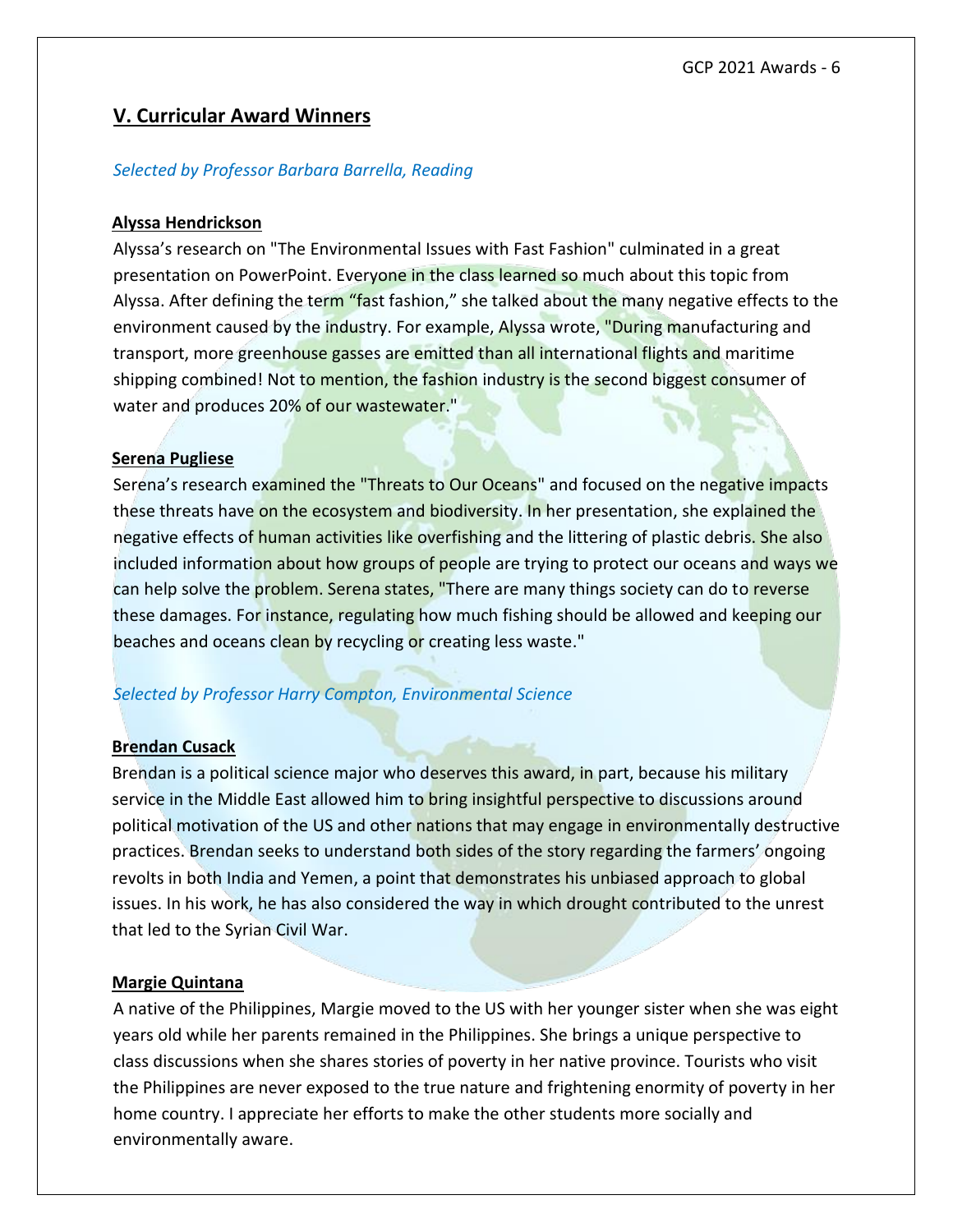#### *Selected by Professor Annmarie Hughes, Fashion*

#### **Gianna Chiaccheri**

Gianna has been an excellent student throughout the Fashion Program and continues to engage in her assignments with dedication. Her out-of-the-box approach to her final project on the reselling of thrifted clothing was amazing to witness, as Gianna's knowledge and insight really struck a chord with other students and served as a catalyst to further conversation. I was very impressed with Gianna's work.

#### *Selected by Professor Jess LeVine, History*

#### **Angela Giamos**

Angela's writings—in her short papers and in her essays for exams—show an amazing depth of understanding of global history. Angela is especially skilled in writing on the subject of women, as she has shown an impressive ability in her comparative analysis, in which she has brought to light some really insightful ideas.

### *Selected by Professor Kelsey Maki, English*

#### **Jessica Dickenman**

During our Zoom classes, Jessica has consistently distinguished herself as a thoughtful and engaged student. As teachers, we're always grateful to have a student who possesses the ability to spark discussions, to make others feel comfortable and respected, all of which make the overall educational experience better for everyone. Jessica is that student. Her interpretation of the short story "Bajadas" was illuminating, as it highlighted the way in which our flawed immigration system harms the people who are migrating to the US in search of a better life and the border patrol agents who are tasked with apprehending and deporting them.

#### **Brianna Rommeihs**

Brianna strives for excellence and embraces every opportunity to learn. Her literary analysis of "Standing Still," a short story that imagines a future where Madagascar has been ravaged by climate change, was well-organized and insightful. In her essay, Brianna mounted a persuasive argument about how every facet of our lives will be impacted by climate change—from the food we eat, to the technology we use, to the way in which we treat each other. Most significantly, Brianna examined the way in which climate change and scarcity of resources exacerbates xenophobia and heightens interpersonal conflict.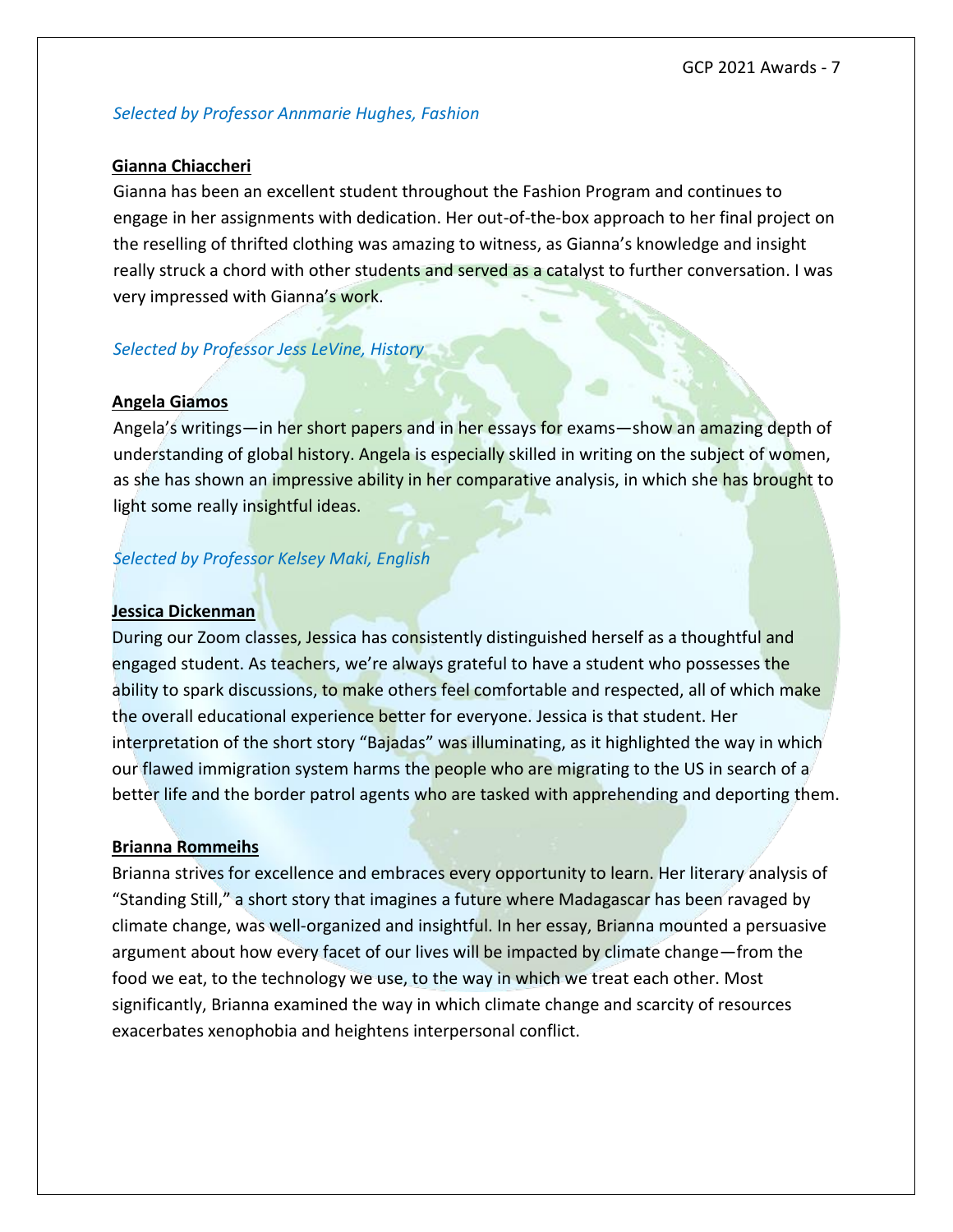#### *Selected by Professor Elana Maloney, English*

#### **Kyle Harris**

Kyle's global issues research paper entitled "Why Water Must Be Clean" was inspired by watching the documentary film *Living on One Dollar*. In it, filmmakers Chris Temple and Zach Ingrasci travel to rural Guatemala to experience living in a developing country. The scenes where Temple has to deal with the parasite giardia as a result of drinking unclean water led Kyle to explore the impact of water quality and accessibility within poor countries like Guatemala. Kyle's research is valuable in helping to understand the importance of accessibility to clean water as a factor in economic and social development.

#### *Selected by Dr. Ashley Zampogna-Krug, History*

#### **Zachary Medeiros**

Zachary created a podcast that focused on the European colonization of Uganda and its aftermath. His skills in research and storytelling resulted in an engaging podcast that thoroughly examined and connected Uganda's post-independence tribulations with European colonization. For the final project of the semester, Zachary produced a Tour Builder presentation that traced the spread of communism worldwide and examined the impact, both positive and negative, of communism in six different locations.

## **VI. Co-Curricular Award Winners**

**Dreamers+**  Cristian Aparicio Yaritza Ortega Deysi Perez-Avila

Yaritza, Deysi, and Cristian demonstrated exceptional co-curricular engagement during a very difficult year. They succeeded in expanding club membership, supporting their peers with time management "how-to" videos, organizing a butterfly project, in which handcrafted butterflies were placed on a fence surrounding the White House in an artistic reminder that our leaders must support citizenship for all. The group also advocated for Brookdale DACA recipients to study abroad in 2022. We acknowledge their hard work and dedication to Dreamers+ with this GCP Award.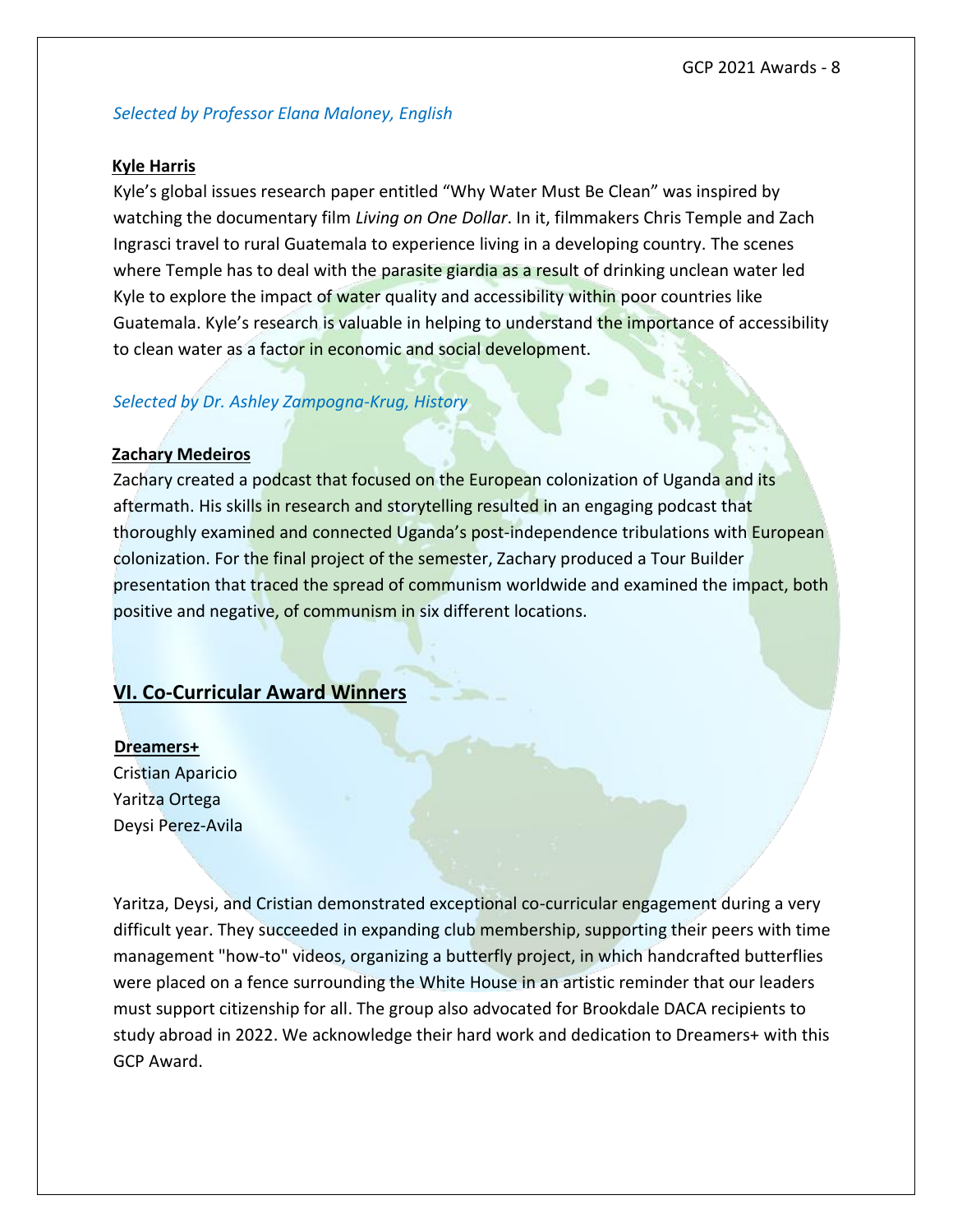#### **The Current**

Heather O'Donnell

Heather O'Donnell has distinguished herself as a global citizen through her entire body of work for *The Current* over the last few semesters. As the "Features" editor, Heather has used her time and her platform to write meaningful stories that shine a light on global issues. Her recent editorial takes a multi-dimensional look at the rise in incidents of violence and hate against Asian Americans and, more importantly, calls for Brookdalians to help bring this to an end. In other articles, Heather has written about climate change and human rights, taken multiple global looks at the pandemic, and carefully examined women's rights issues.

#### **International Student Association (ISA)**

Iana Dunaevskaia Bouchra El Charabaty Jean Guerdy Paul Gosia Sikora

In fall and spring of the 2020-2021 academic year, ISA met every week. At the meetings, Gosia, Jean, Iana, and Bouchra assumed leadership roles as the ISA got to know each other, shared cultural presentations, and planned an International Festival and other activities. The highlight of the year was the International Festival, which was a very successful event in which ISA collaborated with The Asia Society and the Dreamers+ clubs. During this event, students took us on a wonderful trip around the world, sharing their presentations and personal stories about England, Poland, Lebanon, South Dakota, South Korea, Mexico, Sicily, and Italy. Each presentation was unique, personal, and authentic. Their presentations made everyone want to travel. Despite the difficulties of remote meetings, ISA successfully created a community atmosphere and upheld shared values of diversity and globalism.

#### **The Innovation Network**

Jeanette Falotico Maeve Maguire Gillian Omotoso

Three student leaders from The Innovation Network (TIN) have truly distinguished themselves as global citizens over the past two semesters: advocating for, planning, fundraising, and ultimately building and planting a monarch butterfly waystation and meditation garden. Maeve, Jeanette, and Gillian have been nominated for a well-earned GCP Award for their work on the TIN Butterfly Garden, which has been a herculean task. They managed to raise funds, cut through red tape, and get permission to make the garden possible. They planned and ordered materials to make sure assembly would be straightforward, using many wood planks to build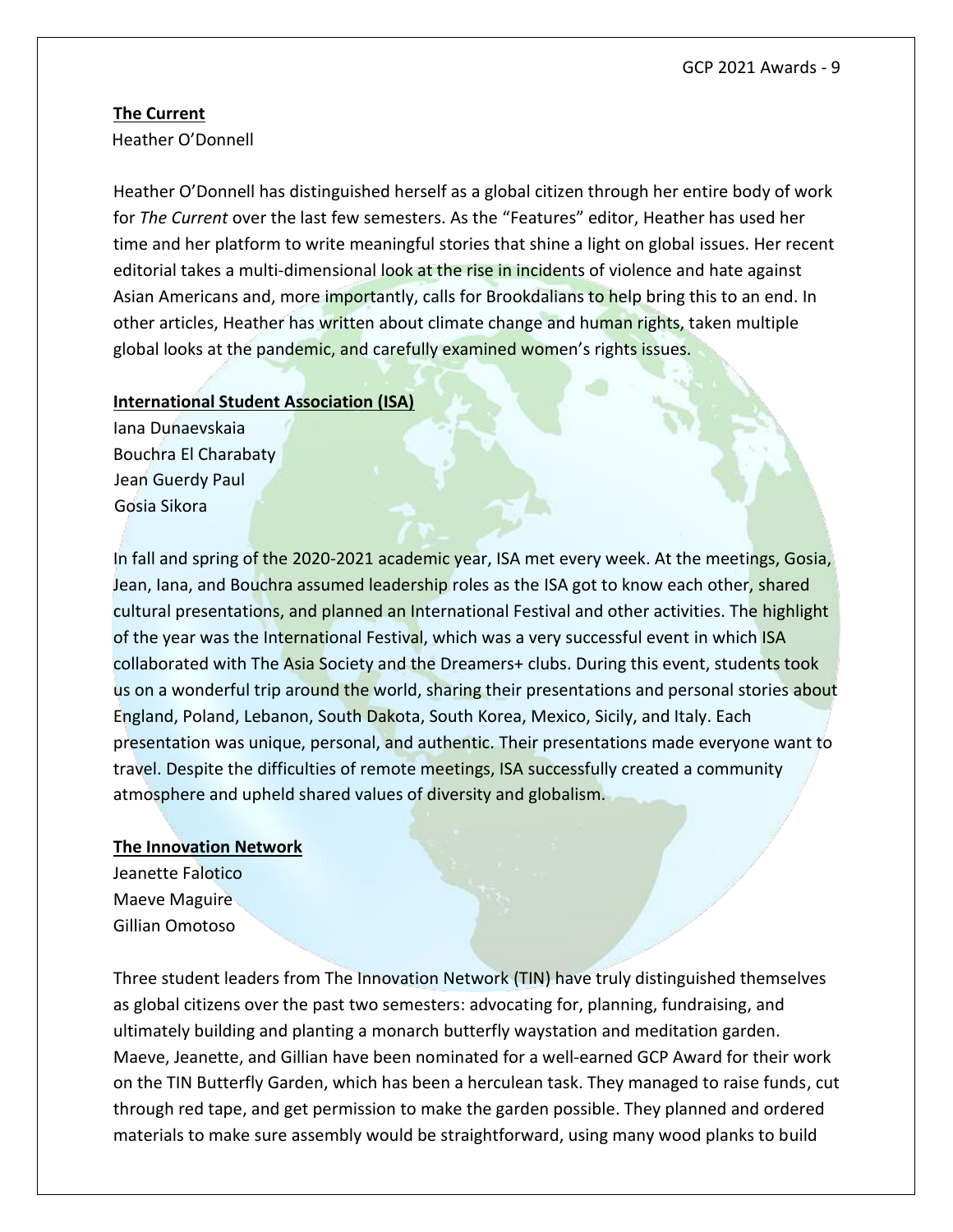the structure of the raised horseshoe-shaped garden. They arranged to have students from other clubs volunteer to make it all happen. These tireless innovators are being honored for bringing campus and community attention to two global crises, the effect of climate change on monarch butterflies and mental health awareness around the globe and specifically on our campus. The dramatic decline of monarch butterflies, which travel over four generations between Mexico and Canada, can be reversed over time by planting waystations along their migration path. TIN spent more than a year working on this project which so clearly puts into practice the concept of thinking globally and acting locally. The garden will not only help boost the butterfly population, it will also provide a place for solace and meditation for Brookdale students, staff, and community members. A science and math major from Middletown, Maeve Maguire has served as TIN president this year, while Red Bank journalism major Jeanette Falotico served as vice president. Ocean Township resident and psychology major Gillian Omotoso acted as the team's resident artist and most dedicated member. The trio's impact will be felt throughout the community for years to come.

#### **Women in Learning and Leadership**

Amanda Zelevansky Yeimi Hernandez Linda Truong Megan Friedman Leah Van Der Heever

WILL: Women in Learning and Leadership exists because incredible and inspiring advocates make it so. Amanda, Yeimi, Linda, Megan, and Leah have redefined student engagement in our time of digital culture and remote learning. In the Fall of 2020, these students collaborated to put together one of the first student-led BCC webinars, "The Legacy of RBG." This event had over 80 attendees, and while Ruth Bader Ginsburg provided a framework for the discussion (her legacy and the impact of her work) the ways in which this work isn't "done" was at its center. The focus on the discussion in so many ways mirrors the mission of the WILL student organization and program: intersectional leadership and advocacy that's focused on social justice. This focus was witnessed again and again in their work on supporting the installation of the Brian Hanlon statue donation that now stands in the MAS main lobby as well as in the accompanying webinar in Spring 2021, "The Intersections of the 19th Amendment." Additionally, WILL leaders have worked on another important and timely event: "NJ Communities in Coalition: STOP AAPI Hate," an event which gathered together advocates, allies and student leaders to address anti-AAPI violence and hate in our communities. Amanda, Yeimi, Linda, Megan, and Leah's tireless advocacy, focus on intersectional social justice, and their persistence in the face of the challenges of a remote college experience all point to their merit of this recognition.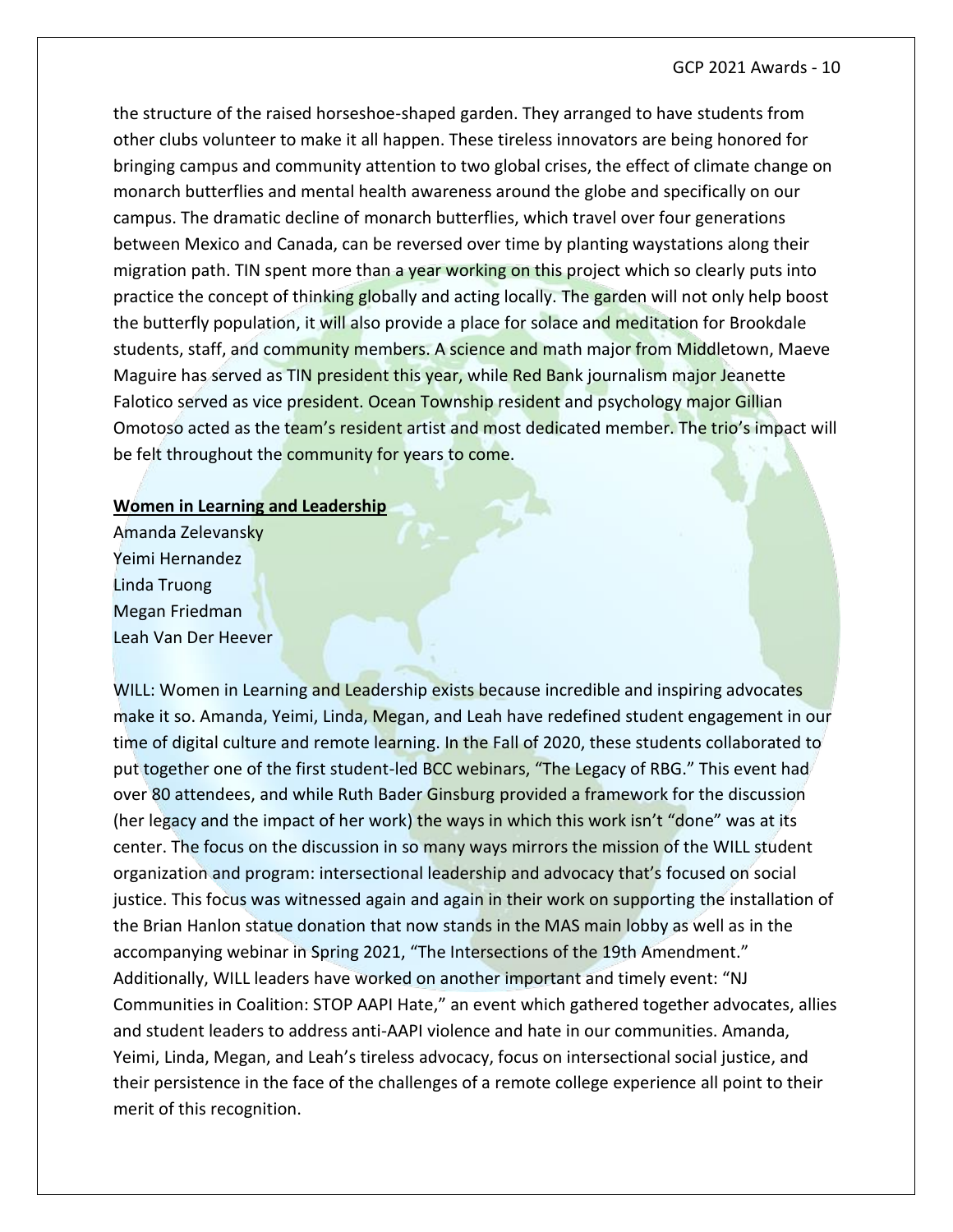# **VII. Outstanding Educators**

#### **Professor Harry Compton**

Harry Compton graduated from the University of Pennsylvania with an MFA in Regional Planning and worked as an environmental engineer and manager for 34 years at the federal Environmental Protection Agency. Since retiring from the EPA, he has dedicated his time to writing a memoir and educating the students of Brookdale about the environment and how we can help heal it. After a fruitful career traveling the world working on disaster response for the EPA, Professor Compton has become a GCP stalwart. During his relatively short time at Brookdale, Professor Compton has already made a major impact on GCP by hosting numerous environmentally themed events and consistently engaging his students in global issues. Brookdale is incredibly fortunate to now have Harry as a full-time faculty member in the Environmental Science Department.

#### **Professor Elana Maloney**

Elana Maloney has an MS Ed in English Education from Old Dominion University. She teaches in the English Department where she strives to foster empathy by including global themes and issues in all of her classes. Her work with design thinking was published in *EF Inspire* magazine. Professor Maloney has led students on six study abroad trips to five countries in Europe and Central and South America. She also regularly hosts GCP events and has been bringing globally minded coursework to students who take English classes at Brookdale for several decades. Professor Maloney demonstrates the educational knowledge and awareness of a seasoned professional while retaining the energy and optimism of a new teacher. She is a true inspiration to her students and her colleagues.

#### **Professor Debbie Mura**

Debbie Mura wears many hats at Brookdale and in the community. She is a professor in the Communication Media Department, where she currently teaches journalism, public relations and communication courses. She is the advisor to the student newspaper *The Current*, coadvisor to The Innovation Network (TIN), faculty liaison to The Center for Holocaust, Human Rights and Genocide Education, and the author of the young adult novel *Stronger Than the Storm*. Regardless of the course or activity, Debbie's focus is always on guiding students to become better global citizens. She has been with the GCP committee since the beginning and continues to be one of the most engaged, compassionate, and committed members of our team. Professor Mura's journalism students are always educated in the importance of honesty, truth-telling, and activism. She credits Brookdale's "life-changing" Global Citizenship Program for making her job so much easier!